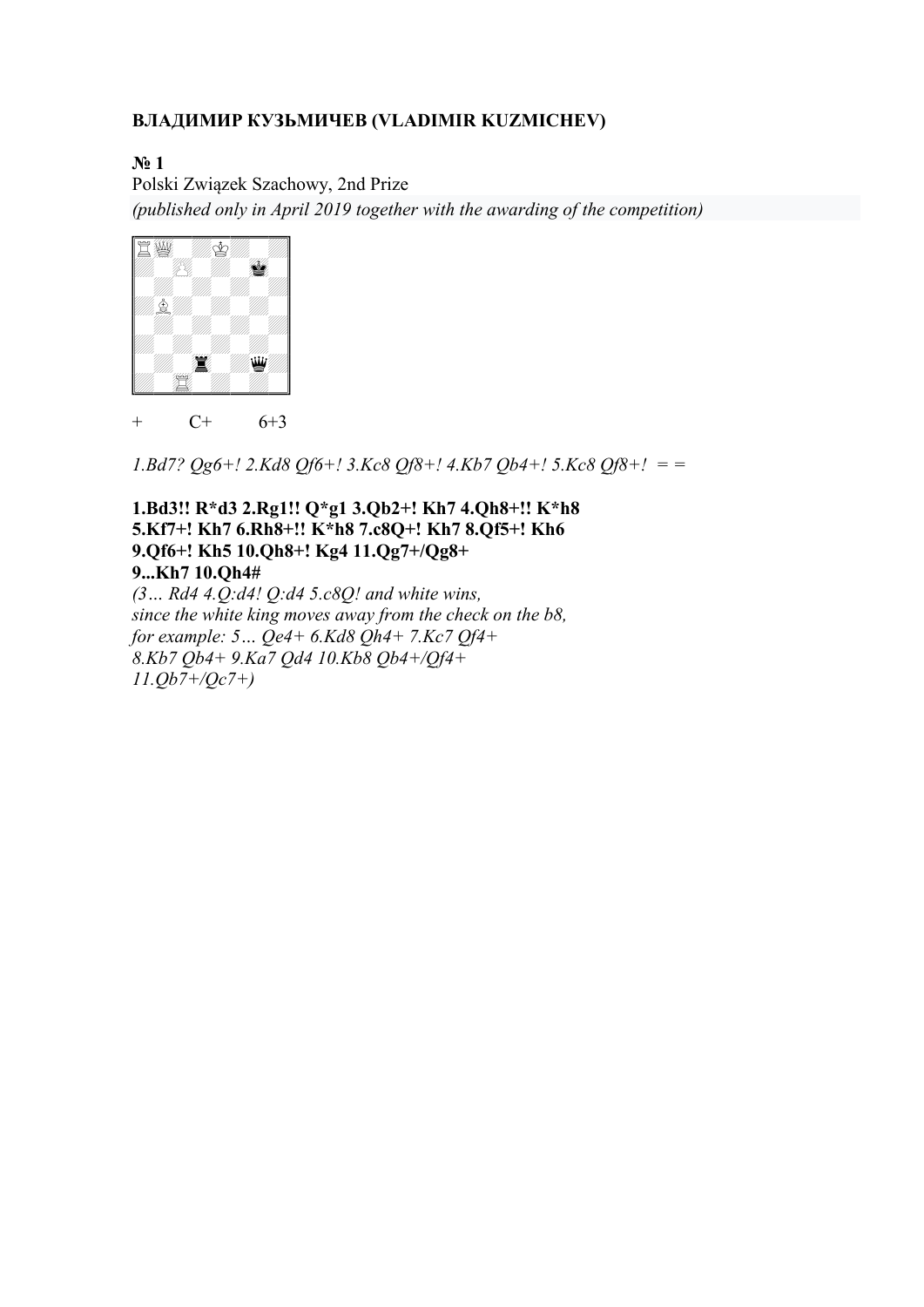No 2 Polski Związek Szachowy, 2020, 2nd Prize



 $C+ 4+3$ 

#### 1.e7! Re1

Thematic try: 2.h7? Bd4 3.Se5 – Novotny's move (with threats 4.h8Q/e8Q) 3…B\*e5? 4.e8Q! But:  $3...R*e5!$  – refutation according to Novotny 4.h8O R\*e7! 5.Oc8 Kb5!  $6 \sim$  Bc5 = = 3.Kb8 Kb6! 4.Se5 (4…R\*e5? 5.h8Q! R\*e7 6.Qd8+/Q\*d4+) 4…B\*e5! - the second other refutation according to Novotny. The result is a complete cycle according to Novotny with two different thematic rebuttals in false attempts, which then become options. Else: 4.Kc8 Kc6! 5.Se5+ R\*e5! 6.h8Q R\*e7 7.Q\*d4 Re8+ ! = =  $(5...B*e5 6.e8Q+!)$ 

It will play correctly: 2.Kb8! Bc4 3.Kc8!

(Additionally: 3.Kc7? Re6! 4.Kd7 R\*g6! 5.e8Q R\*a6! 6.Qa8+ Kb5! 7.*Od5*  $Be5! =$  $4.h7 Be5+! 5.Kd7 Rd6+! 6.Kc8 6.Rc6+! = )$ 

### 3…Bb2 4.h7! Kb6

(Additionally: 4.Kd7? Rd1+! 5.Ke6 Re1+! 6.Kf7 Rf1+! 7.Kg8 Re1!) 8.h7 Re6! (8…Kb6? 9.Se5!) 9.Kf7 Rf6! – echo-refutation)

## 5.Kd7! Rd1+ 6.Ke6! Re1+ 7.Kf7! Rf1+ 8.Kg8! Re1 – and only now the sacrifice according to Novotny:

9.Se5!

9...B\*e5 10.e8Q! – with imminent danger threat 11.h8Q 9…R\*e5 10.h8Q! Rg7+ 11.Kf7! B\*h8 12.e8Q! Rg7+ 13.Ke6! – and white wins For instance: 13… Rh7 14.Qg8 Rh5 15.Kd7 Kc5 16.Qf8+ Kb6 17.Qd8+ Kb5 18.Qe8 Rh3 19.Qg6 Be5 20.Qe4 Rh5 21.Qe2+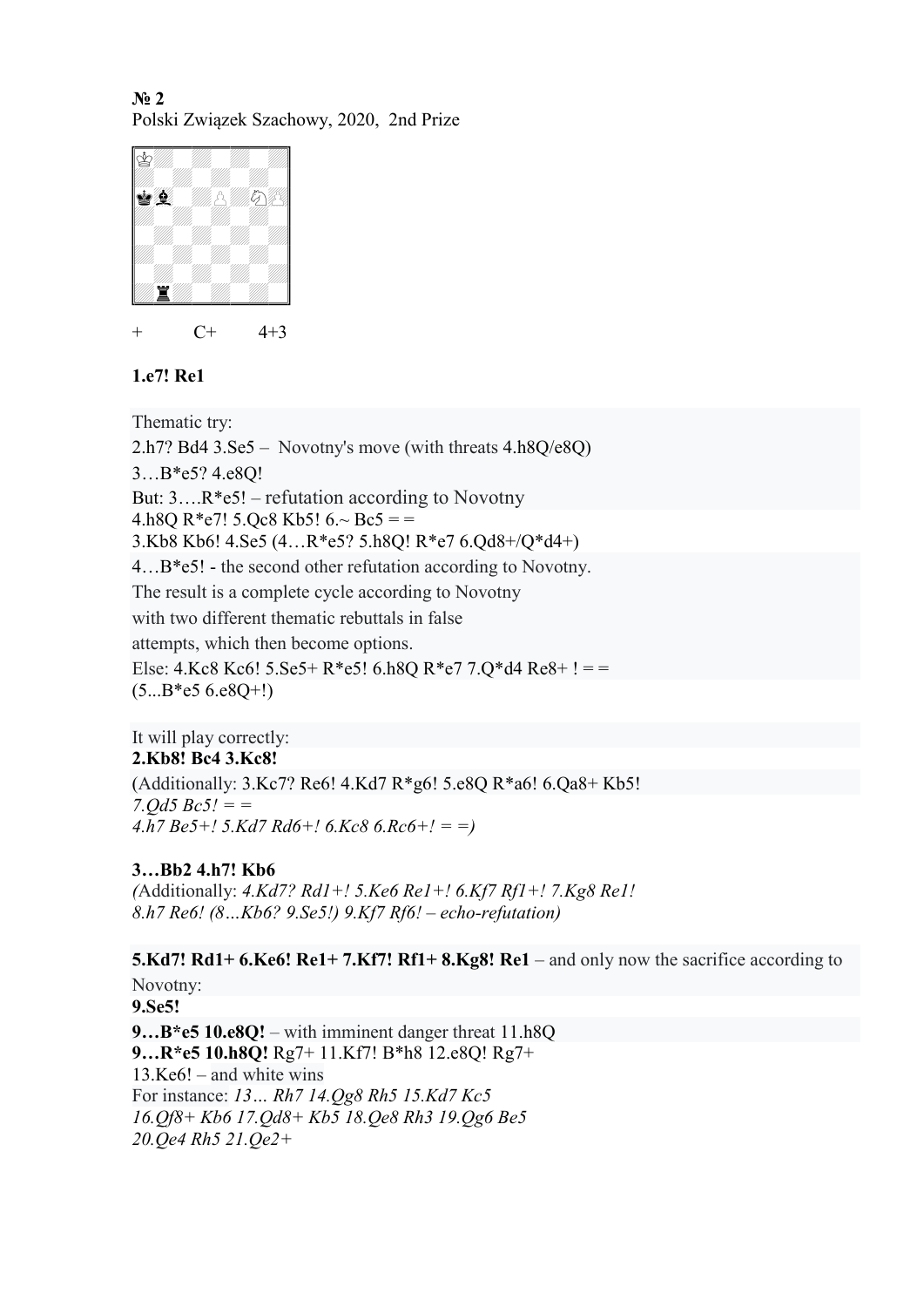No.3. ChessStar, 2021, 1st Spesial Prize



 $= C+ 6+3$ 

1.Ka2!! Qg2! – Black exchanges the royal battery for an even more dangerous one.

- knight threatening checkmate in three moves  $(1...Qf2? 2.Rf8! = 1...Qh2? 2.Rh8! = 1)$ **2.Bc6!!** – bishop sacrifice  $2...Q$ <sup>\*</sup>c6 3.Sc5!! – knight sacrifice.

After White's third move, a branching into two thematic options, artistically related to each other:

a) First option:  $3...$ Qd5+ 4.Kb1! Q\*g8  $(4...0f5+5.Ka2!)$ 5.Se4+! Kd4 6.Sf6! – magnificent knight maneuver to the other flank 6... $Ob3 7.Ra3!!$  – rook sacrifice

7... $Qb5$  (7... $Qb4$  8.Kc2! Sc4 9.Rd3+ ! = =) **8.Ra5!!** Qb4 9.Kc2 ! Qc3+ 10.Kb1! 10...Sc4 11.Rd5+! Ke3 12.Re5+!! Kf3 13.Rf5+! Ke2 14.Rf2+!! = =  $12...Kd3$  13.Re3+!! S\*e3 14.g8Q! = =  $10...Sd3$  11.Rd5+! Kc4 12.Rc5+!! S\*c5 13.g8Q+! = =  $11...$ Ke3  $12.$ Re5+!! = = 9...Sa4  $10.$ Rd5+! Kc4  $11.$ Rc5+!! = =

7…Qb6 8.Ra6!! Qb4 9.Rd6+!! Q\*d6 10.g8Q! = =

7... $Qb7 8.Ra7!!$   $Qb3 (8...$  $Qb4 9.Rd7+$   $! = =)$ 9.Ra3!! Qb5 10.Ra5!! Qb3 11.Ra3!! Qb7 12.Ra7!! – The eternal sacrifice of the rook without a check on the three squares a3, a5. a7.

In addition, this variant features an additional nine (!!) rook sacrifices in different situations.

b) Second option: 3... $Q$ \*c5 4.Rc8!! – rook sacrifice  $4...Q$ \*c8 5.Rc7+!! – second rook sacrifice 5…Q\*c7 6.g8Q! Sc4 7.Qh8+! – first in one corner 7…Kc2 (7...Se5 8.Qh2! Qa7+ 9.Kb1 Qb7+ 10.Ka1! Sd3 11.Qh8+! Kb3 12.Qg8+! Kc3  $13.Oh8 + ! Kc2 14. Oh2 + ! Kb3 15. Oa2 + ! =$  $7...Kd3$   $7.Oh3+1 = )$ 8. $Oa8!!$  – then a fantastic quiet move to the opposite corner! 8... $Qh2$  9. $Qh1!!$  – жертва ферзя с игрой в третий угол.

(at this moment the final of the study https://www.yacpdb.org/#286699 appears,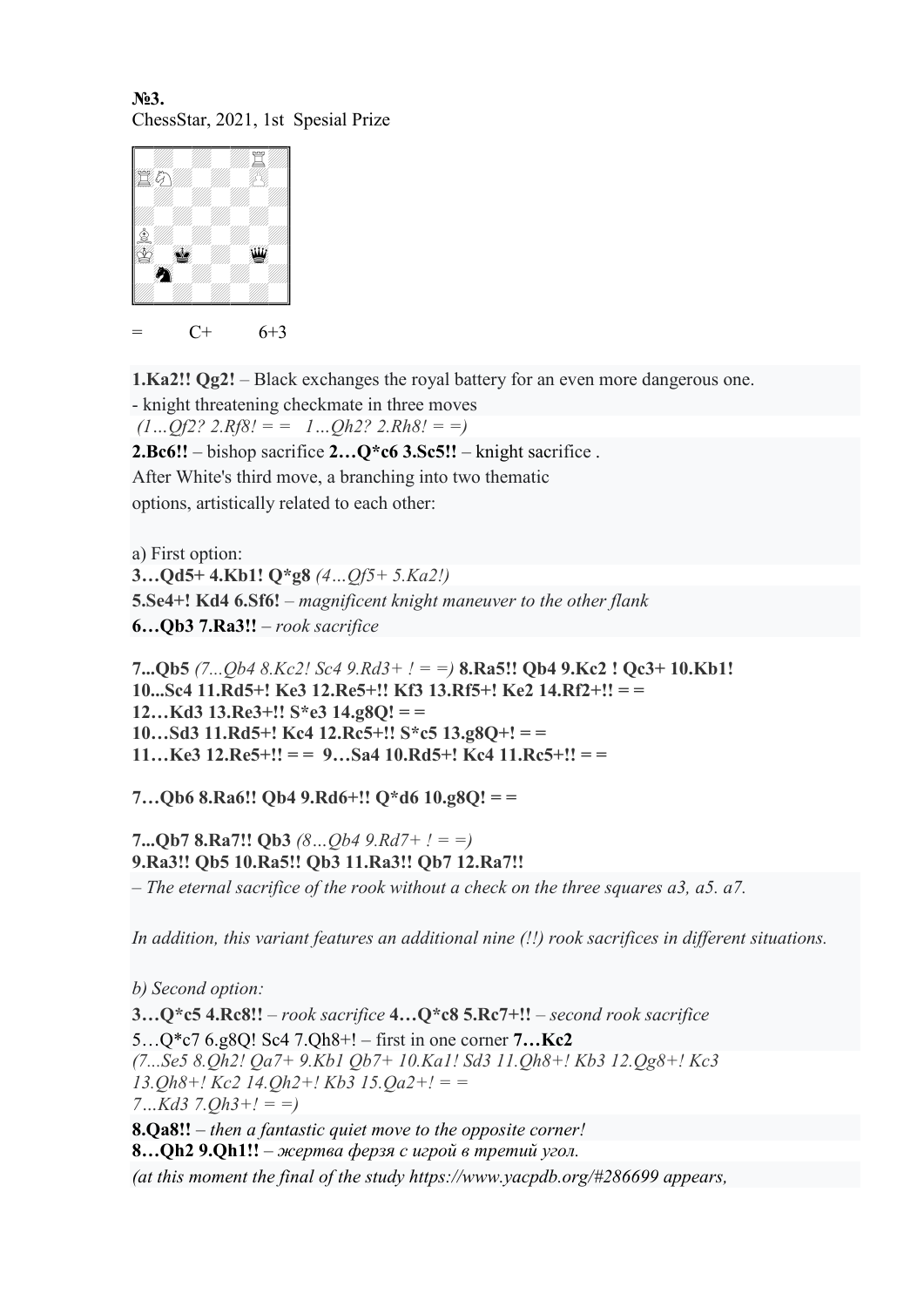and in the version itself the development of the study by Kondratiev and Umnov takes place, USSR Team Championship, 1978)

#### 9…Qf2 10.Qg1!! Qd2 11.Qe1!! Qg2 12.Qh1!!

– The eternal sacrifice of the queen without a check on the three squares  $h1$ ,  $g1$ ,  $e1$ 

It should be noted that the entire second thematic option consists of victims. In total, five (!) figures are sacrificed in the thematic version.

And the eternal sacrifice of the queen in the finale is thematically original underlined by preliminary exact sacrifices of all other pieces.

The whole solution implements the synthesis of two options that go to various eternal echo victims.

And the preliminary sacrifices of other pieces in the second variant and the various rook sacrifices in the first variant are also thematic and, in general, an artistic full-fledged formulation of the idea.

In total, in both variants, 19 direct different sacrifices of white pieces are obtained (one sacrifice of the bishop, one sacrifice of the knight, 14 sacrifices of the rook, 3 sacrifices of the queen)

In addition, the presented options artistically echo each other with multiple echoes:

1) In one option, in the final there is an eternal sacrifice of the rook, in another, the queen

2) In one option, the eternal sacrifice goes vertically, in the other horizontally.

3) In both options, the eternal sacrifice goes through three fields.

4) In one option, the eternal sacrifice comes with a diagonal strike, and in the other with a horizontal one. And here and there eternal sacrifices go without check.

5) In one option, a black knight battery is involved in the final, in another version, the royal battery.

6) In one option, the motive of the eternal sacrifice is a stalemate, and in another variant, the motive is a distraction from the pawn promotion field.

7) In one option, a preliminary maneuver in front of the eternal victims

carried out by the queen in the corners, and in the second variant by the knight with a transfer to the other flank.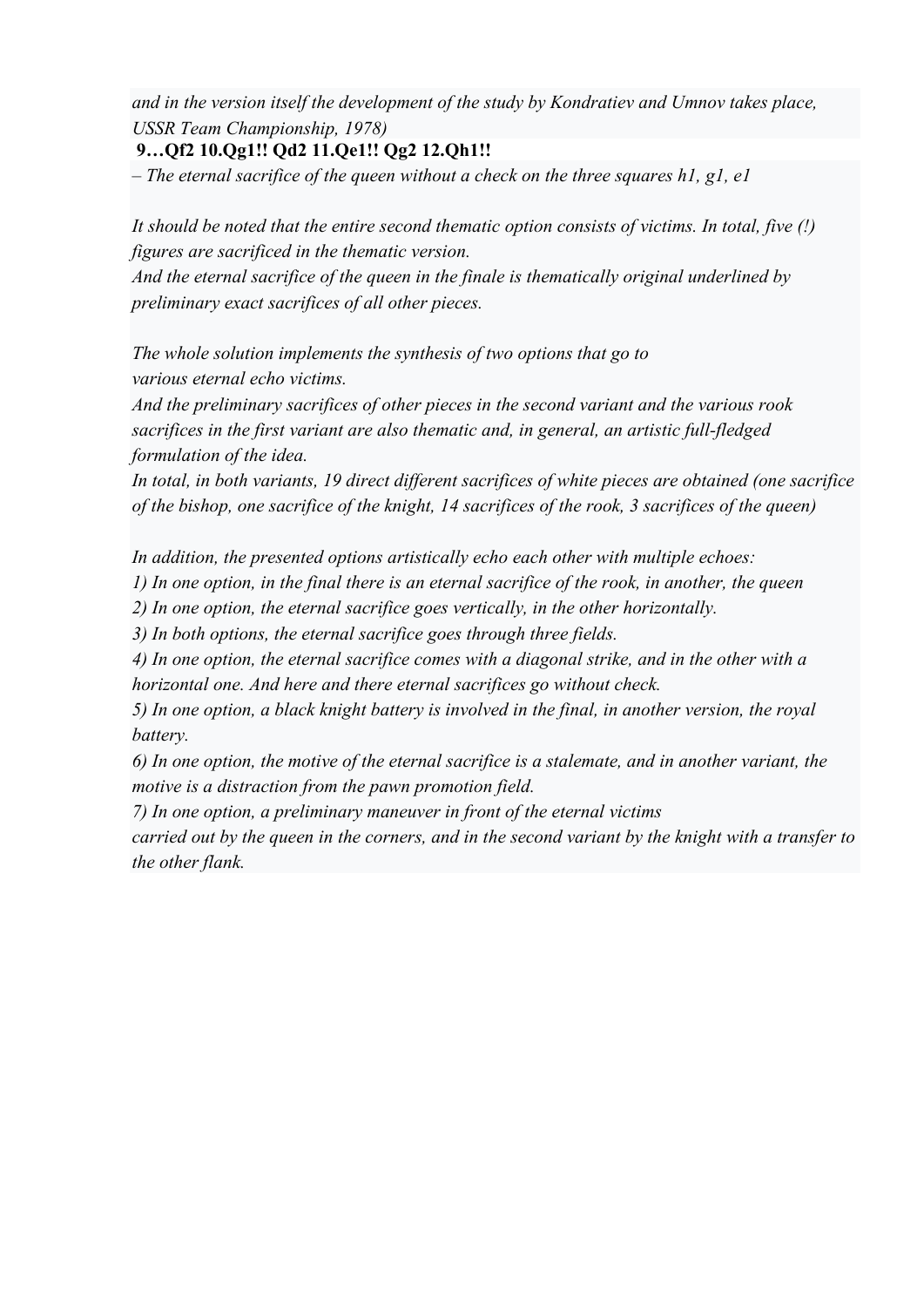N<sub>o</sub> 4 FIDE CUP, 2019, 1st Spesial Prize



 $= C+ 2+3$ 

1.Ke7! Kd1 2.Ke6! (2.Kd7? Kc1! 3.Kc6 Kb2! 4.Kb5 Ka3!! 5.Kc5 Sb3+! 6.Kc4 d2! 7.Kc3 d1Q! 8.Sc4+ Ka2! – black wins 4… Kc3? 5.Ka4! Sc4 6.Sb3! Sb6+ 7.Ka3! Sc4+ 8.Ka4! Kb2 9.Kb4! Sb6  $10.$ Sd2! = =) **2...** Kc1 (2... Kc2 3.Sc6! ~ 4.Sb4+ = = 3...Kc3 4.Se5! = =) 3.Kd7!! (3.Ke5? Kc2! 4.Ke4 Sf3+! 3.Kd5? Kb1! 4.Ke6 Kb2! 5.Kd5 Kc3! 6.Sb7 Se4!! 7.K\*e4 d2! – black wins) 3... Kb1  $(3...$  Kb2  $4.$ Ke6! Kc3  $5.$ Kd $5! = =$ ) 4.Ke7!! Ka1  $(4...$  Ka2 Sc6! ~ 5.Sb4/Se5 = =) 5.Kd7! (5.Kd6? Ka2!! 6.Kd5 Kb1!! 7.Kd4 Kc2! 7.Ke6 Kb2! 8.Kd5 Kc3! 9.Sb7 Se4!! 10.K\*e4 d2!) 5... Kb1  $(5...$  Ka2  $6.5c6! \sim 7.5b4/5e5 = )$ 6.Ke7! Kc1 7.Kd7! Kb2 8.Ke6! Kc3 9.Kd5! Kb2 10.Ke6!! Kc1 11.Kd7!! Kb1 12.Ke7! = = The original eternal maneuver!

For the first time, the running (dance) of two kings along the four fields of correspondence towards each other and back along the same fields is presented.

1…. Sf3 2.Sb3! Ke3 3.Kd6! Sd2 (3…Sd4 4.Sa5! Ke4 5.Sc4! Sb3 6.Ke6! Kd4 7.Se5! Sc5+ 8.Kf5!  $d2 9.5f3+1 = )$ **4.Sa5! Kd4 5.Kc6! Se4** (5...Sc4 6.Sb3! Kc3 7.Sc5! d2 8.Se4+! = =) 6.Kb5! Kc3 7.Sc4! Kb3 8.Sa5+! Kb2 9.Kb4! Sd2  $(9. Ka4? Sc3+.10.Kb4 Sd5+.11.Ka4 Sb6+.12.Kb4 d2.5 black wins)$ 10.Ka4!! Kc3 11.Kb5! Se4 12.Sc4! = = The original eternal maneuver - dance of two kings and two knights.

Try: 1.Kf7? Sf3!(1...Se4? 2.Sc4! Sd6+ 3.S\*d6 d2 4.Se4! d1O 5.Sc3+! = =) 2.Sb3 Ke3! (2.Sc4 Se5+! 3.S\*e5 d2!) 3.Kf6 Sd2!! (3… Sd4? 4.Sa5! Kd2 5.Sc4+! Kc3 6.Sa3! Kb3 7.Sb1! Sf3 8.Kf5! Kb2 9.Ke4! Se5 10.Sd2! Kc2 11.Sf1! = =) 4.Sc1 Se4+!  $5.$ Ke5 d2! – black wins

For the first time, two different options are presented thematically with different finals of long perpetual movements (**highlighted in blue**) and which are thus artistically and ideologically connected with each other.

In the first version, perpetual motion along the four fields of correspondence is created by kings, in the second variant, both kings and both knights create perpetual motion.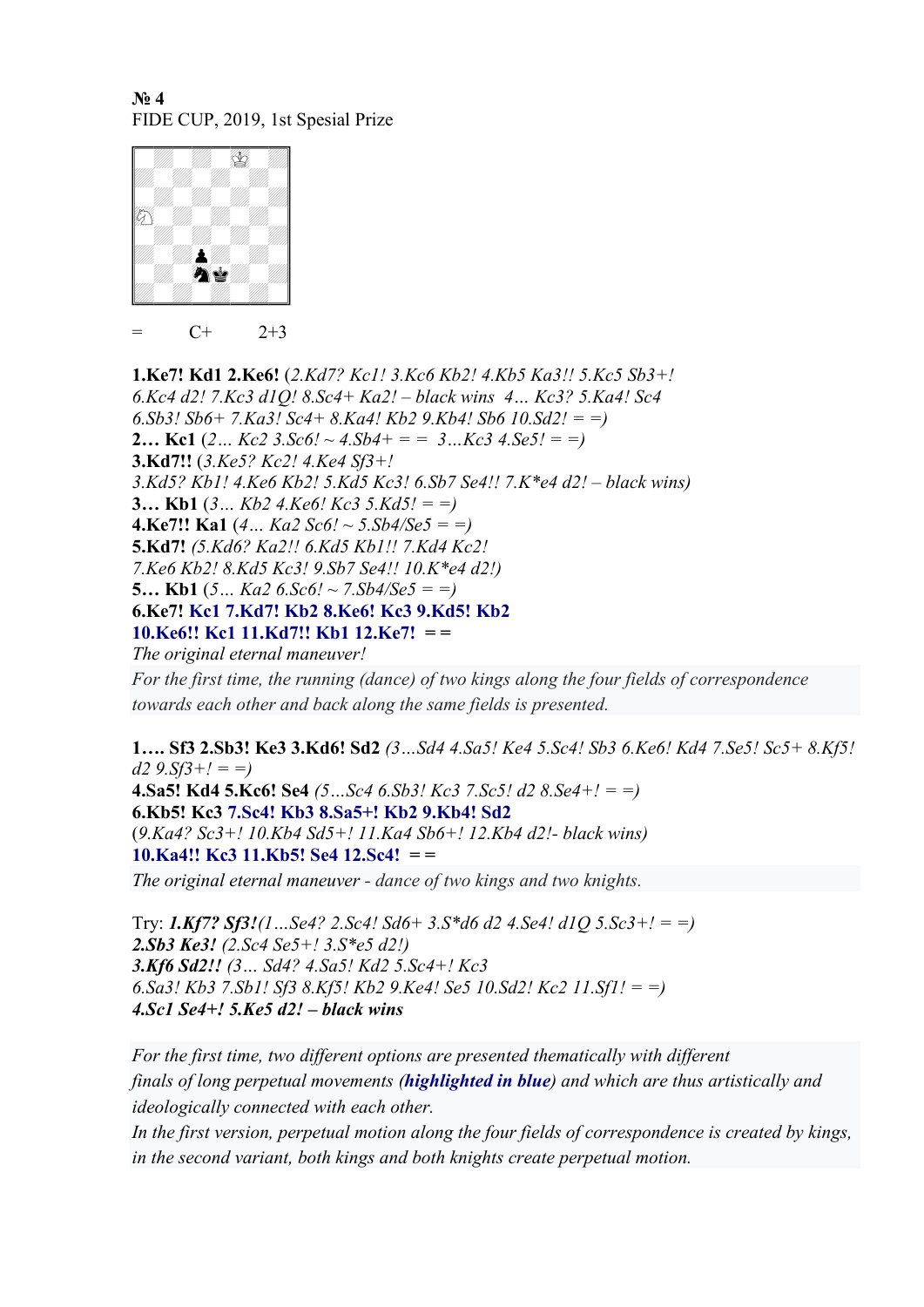## №5. Polski Związek Szachowy, 2021, The results of the awards have not been summed up yet



 $=$  C+ 6+11

There is a Try thematic attempt for a draw:

1.b6? – and if Black plays 1…Rc2?, то после 2.Kb8!! Rc8+ 3.Kb7 – Black has no winning move, and after:

3…Q\*f7 White gets a stalemate with white bishop and pawn "walling up". But, this is a "Mirage" that escapes with other moves by black.

## Right:

**1.Kb8!** – paradoxically, White refuses a possible "mirage" and changes the game, and first there is a "unwalling" of the white bishop, and then two thematic options follow:

# a)  $1...O*f7$  2.Be4!! Rd5! – blocking the bishop's file 3.b6!

(hasty 3.a8Q?  $R* b5+4. Bb7$  hoping for 5.a7 with a stalemate, but Black is in this position win, for example: 4…Bg5 5.a7 Rc5! 6.Ba6 Rc7! 7.Qg2 Qf4 8.Qb2 Qf3 9.a8Q Qc6 10.Qab7 R\*b7 11.Q\*b7 Q\*b7)

# 3…Rc5 4.Bb7!!

Thematic 4.Ba8!? (White Bishop goes to "walling up")

4…Rh8 5.b7! Ke8/Rd5 – is a new echo-pat with the "walling up" of the bishop and the king. Only denied:

4…Rc8+! 5.Kb7 – and it seems that White has reached the original plan with a stalemate for "walling up", which passes for Black's indifferent move.

But, for example, after 5...R\*a8, the "mirage" slips away again and White gets a quick mate: 6.K\*a8 Kc8 7.b7+ Kc7 8.b8Q+ Kc6 9.Q\*e8 Q\*e8#

4... $Rc6/Rb5$  – and now 5.a8Q!  $R*b66a7!!$  – and a paradoxical stalemate appears with the pinning of the bishop and the "walling up" of the queen and king.

7…~/Rb1/Rb2/Rb3/Rb4/Rb5 - and Black cannot avoid it with his (!) move.

Moreover, White can turn a pawn into a queen, and not into a rook:

Thematic 5.a8R?  $R* b6! 6a7$  – and, it would seem, White still gets a similar echo-stalemate with a pin and with "walling up" the rook and the king, but this false plan is refuted in the only way:  $6...Rc6!$  – and Black wins, for example:

7.B\*c6 dc! 8.Kb7+ Kd7 7.Rb8 Qf8 8.a8Q R\*b8+ 9.Q\*b8 Q\*b8+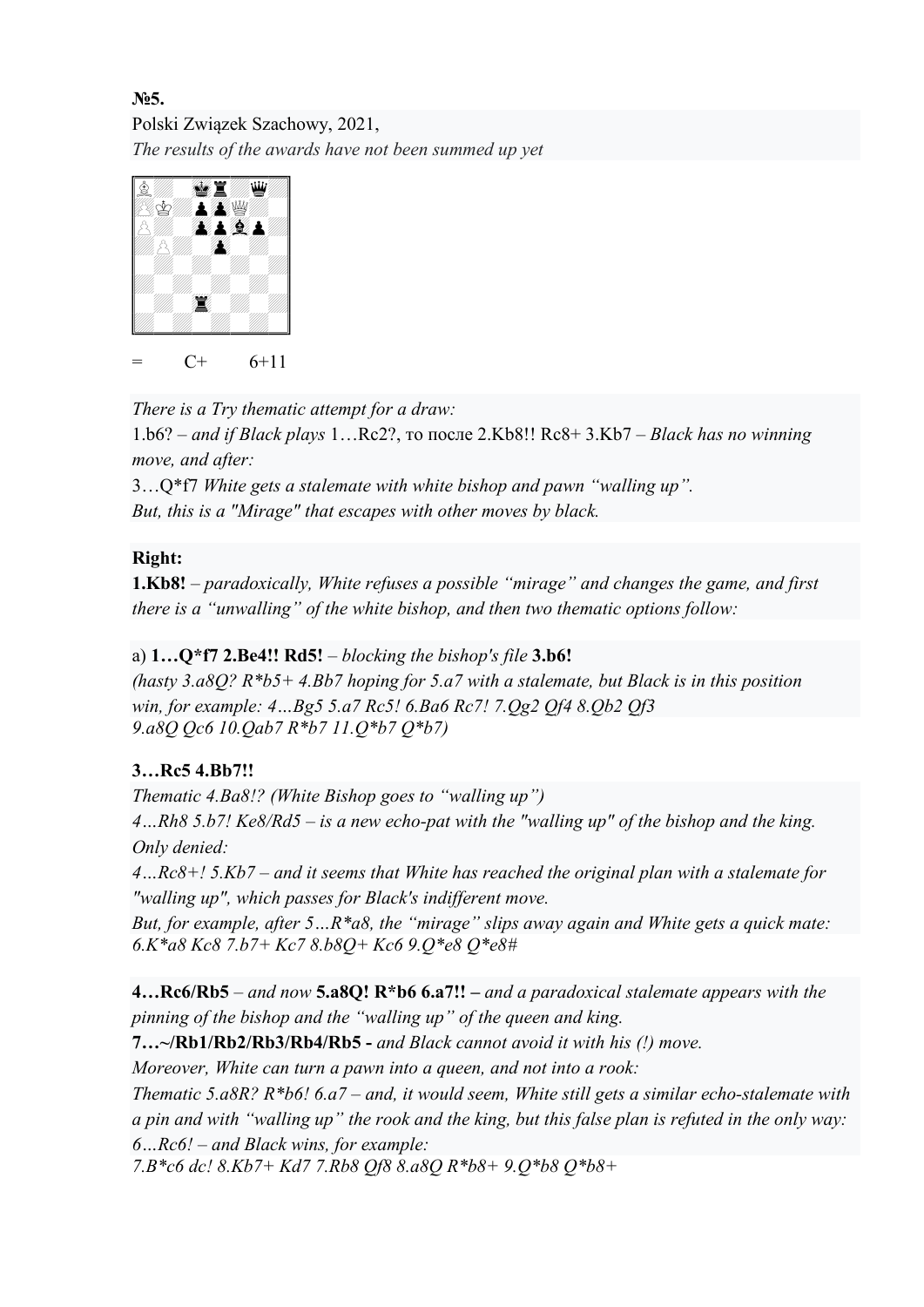### b) 1…Rb2

Thematic Try: 2.b6?d5 3.b7! 3...e4 4. $Q^*$ f6!!  $R^*$ b7+ 5.ab! ef - stalemate with "walling up"  $(5...d66.0*e6!0*e6$  is a stalemate with "walling up") 3...Bh4 4.0\*e6!!  $R*b7+5$ .ab! de/0\*e6 – stalemate with "walling up" 2…R\*b6 3.Bb7 Q\*f7 4.a8Q! ~/Rb1/Rb2/Rb3/Rb4/Rb5 5 a7!! - stalemates with " walling up" with a bunch of bishop But: 2...e4! 3.b7 Bd4 4.Qf2  $B^*a7+!$  – and black wins, (for example:  $5. K^* a7$  Qh8  $6. b8Q + R^* b8$  7.K $* b8$  Rf8 8.Qc2 Ke8 9.B $* e4$  Kf7+ 10.Kb7 Rb8+

11.Ka7 Qb2 12.Qc7 Rb4 13.Bb7 g5 14.Q \*d7 g4 15.Qc6 d5 - and Black wins as his pawns are unstoppable)

### 2.Bb7!!  $R * b5$  3.a8Q!  $Q * f7$  4.a7!! – echo variant with stalemate

with the pinning of the bishop and "walling up" the queen and king.

Presented the original idea of "unwalling – walling up"

white figures in two variants and Tries in various echo stalemates, including with pin figures.

All white pieces are in stalemate, and stalemate is clean - the squares are not available to the white king for one reason only.

The presence of an inaccessible thematic "mirage" for "walling up" gives a special piquancy.